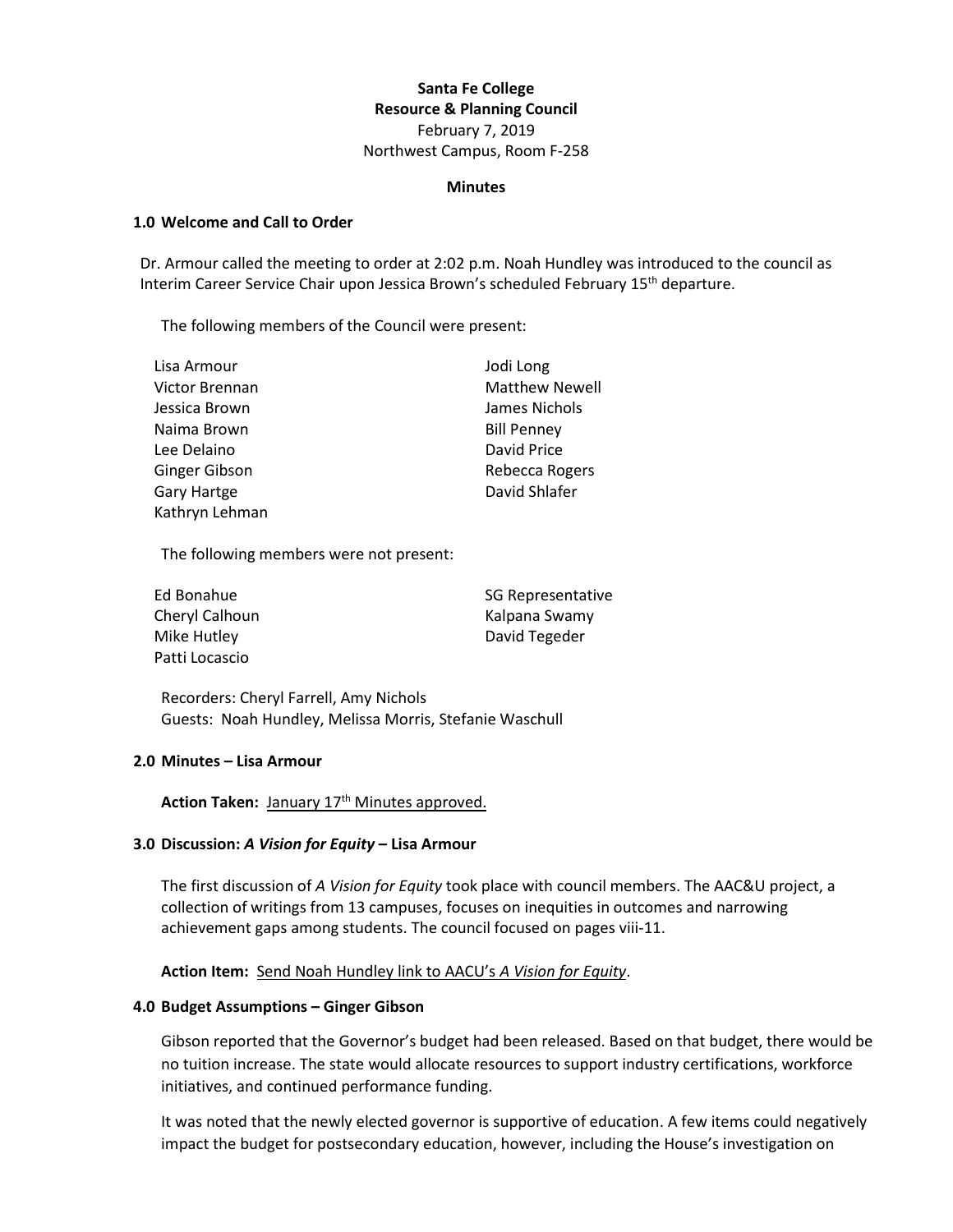misuse of funds at the college and university level, the recent expenses due to hurricane damage, and safety needs for K-12. Updates will follow at future meetings, along with any recommended revisions to the Budget Assumptions and Projections.

## **5.0 Budget Presentations**

## **Navigating the College Experience (NCE) – Lisa Armour**

Lisa Armour spoke concerning the end of the Navigating the College Experience (NCE) and institutionalizing the gains made. The NCE presentation will be the last at RPC with the goal of sustaining the work and investing in the process of adapting and improving upon the enterprise. Designed for implementation in phases over five years as a portion of the SACSCOC reaffirmation accreditation process, NCE reached full implementation by spring of 2018. It is now the responsibility of the vice presidents to continue supporting NCE by allocating appropriate resources within their respective divisions.

For the immediate future, funds will be needed to sustain, adapt, and improve through investment in

- Director of Academic Engagement
- Faculty and Staff Leaders and Contributors
- ACUE Program and Facilitator
- Targeted Professional Development
- Retention Software (GradesFirst)
- Survey Administration (SENSE and CCSSE)

In closing, Armour thanked the council for their support and described the close alignment of NCE with the strategic plan. Specifically, she highlighted the strategies and tactics below as those most strongly aligned with NCE.

- Meet students where they are.
	- Communicate in terms clear to students, using varied and accessible means.
	- Map out pathways to information and resources.
- Define the role each department and program plays in student engagement and connection.
- Communicate Santa Fe's value to the community and to students.
	- Boost student utilization of college resources and support services.
- Put Learning and students first.
	- Promote and model best tools/practices to be successful.

### **The Learning Commons (LC) – Lee Delaino**

Lee Delaino, Director of the Learning Commons, described progress associated with the Commons.

- **Full-time staffing plan**
	- ➢ Activity Coordinator, Keyna Wintjen (in place)
	- ➢ STEM Tutor Coordinator TBD (advertised)
	- ➢ Communications and Language Arts Tutor Coordinator TBD
- **Mission** The LC is designed to support the academic achievement of every student by engaging students, faculty, and staff in college wide collaboration to promote learning, resilience, persistence and academic success.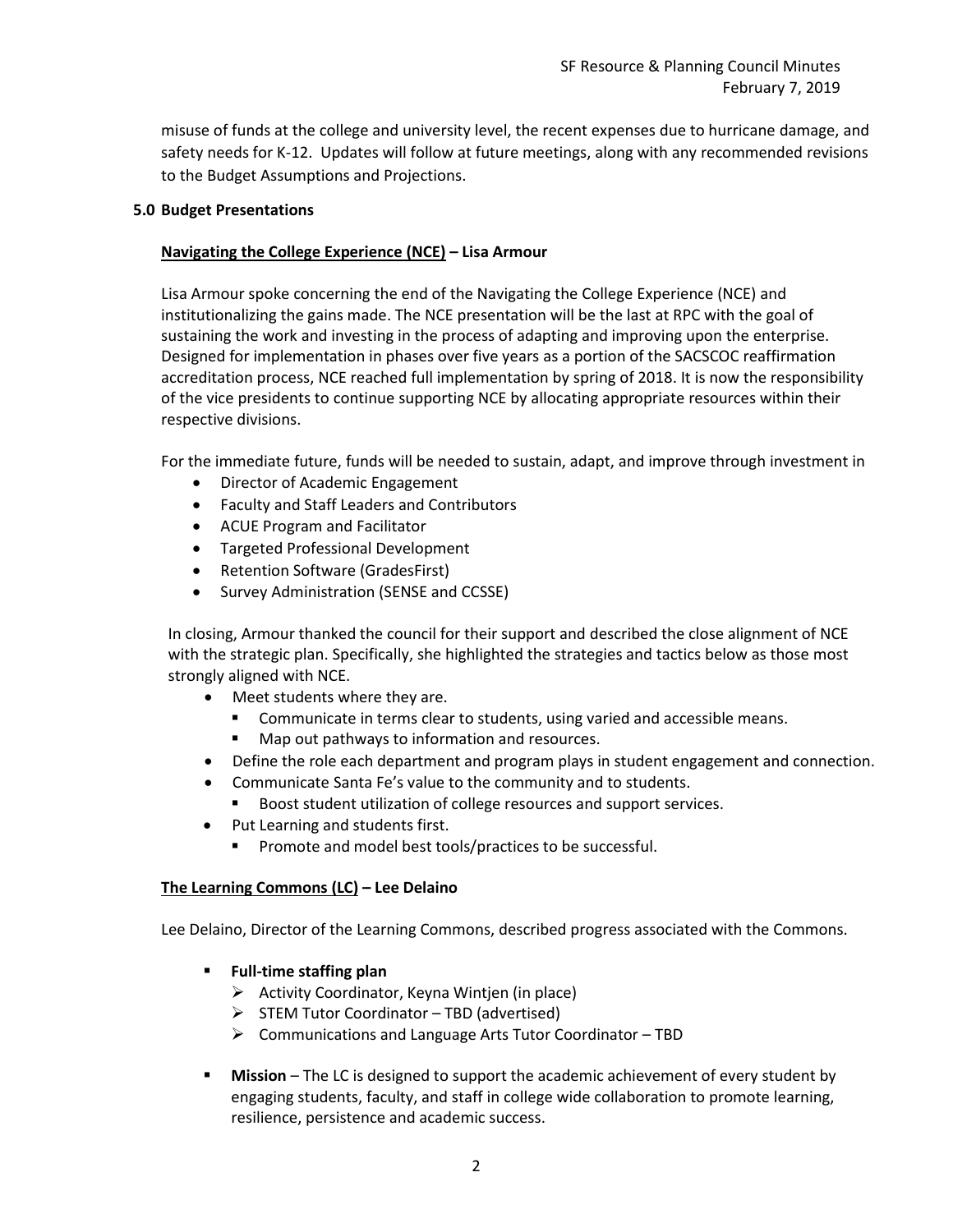# **Accomplishments to Date**

- ➢ MAT1033 redesign (adaptive course support)
- ➢ Academic Coaching pilot
- $\triangleright$  Student Lingo trial
- ➢ Construction/Renovation (in progress)
- ➢ Relocation of math tutoring to the Commons
- $\triangleright$  Hiring/posting key staff position
- ➢ College Reading and Learning Association (CRLA) tutor training pilot/certification (the program was awarded level 1 CRLA certification)
- ➢ Mindset intervention creation
- ➢ Faculty/staff outreach
- ➢ Student outreach

## ▪ **Title III Budget Highlights**

- $\triangleright$  Major expenditures funded by Title III
	- o Construction (80% of overall budget)
	- o External contracts: Evaluation and intervention design
- $\triangleright$  Educational software
	- o To contribute to development of Digital Learning Plan
- ➢ Professional Development
	- o Title III PD conference
	- o In-district travel
- $\triangleright$  Supplies, subscriptions

### ▪ **Learning Commons Alignment with the College's Strategic Plan**